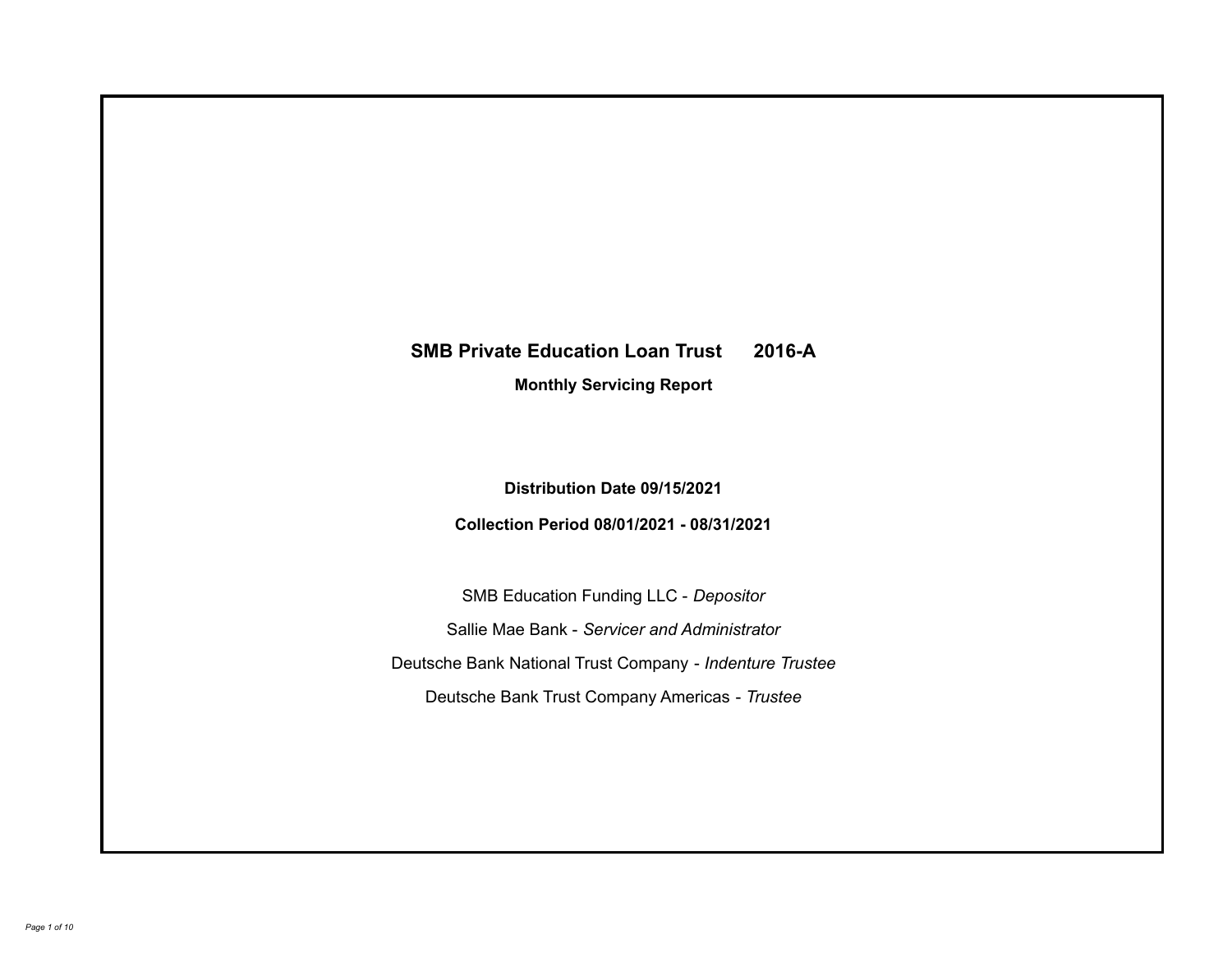A

| A           | <b>Student Loan Portfolio Characteristics</b>   |                   | <b>Settlement Date</b><br>05/26/2016 | 07/31/2021       | 08/31/2021       |
|-------------|-------------------------------------------------|-------------------|--------------------------------------|------------------|------------------|
|             | <b>Principal Balance</b>                        |                   | \$585,861,635.84                     | \$251,771,696.81 | \$245,952,534.02 |
|             | Interest to be Capitalized Balance              |                   | 32,367,510.93                        | 9,244,147.62     | 9,110,162.58     |
|             | Pool Balance                                    |                   | \$618,229,146.77                     | \$261,015,844.43 | \$255,062,696.60 |
|             |                                                 |                   |                                      |                  |                  |
|             | Weighted Average Coupon (WAC)                   |                   | 8.16%                                | 7.73%            | 7.72%            |
|             | Weighted Average Remaining Term                 |                   | 134.18                               | 126.43           | 126.33           |
|             | Number of Loans                                 |                   | 53,959                               | 23,419           | 22,989           |
|             | Number of Borrowers                             |                   | 52,283                               | 22,586           | 22,172           |
|             | Pool Factor                                     |                   |                                      | 0.422199189      | 0.412569834      |
|             | Since Issued Total Constant Prepayment Rate (1) |                   |                                      | 9.56%            | 9.60%            |
|             |                                                 |                   |                                      |                  |                  |
| В           | <b>Debt Securities</b>                          | <b>Cusip/Isin</b> | 08/16/2021                           |                  | 09/15/2021       |
|             | A <sub>2</sub> A                                | 78449FAB7         | \$82,190,391.64                      |                  | \$79,609,566.76  |
|             | A <sub>2</sub> B                                | 78449FAC5         | \$50,520,699.46                      |                  | \$48,934,320.86  |
|             | В                                               | 78449FAD3         | \$50,000,000.00                      |                  | \$50,000,000.00  |
|             |                                                 |                   |                                      |                  |                  |
| $\mathsf C$ | <b>Certificates</b>                             | <b>Cusip/Isin</b> | 08/16/2021                           |                  | 09/15/2021       |
|             | Residual                                        | 78449F101         | \$100,000.00                         |                  | \$100,000.00     |
|             |                                                 |                   |                                      |                  |                  |
| D           | <b>Account Balances</b>                         |                   | 08/16/2021                           |                  | 09/15/2021       |
|             | Reserve Account Balance                         |                   | \$1,557,854.00                       |                  | \$1,557,854.00   |
|             |                                                 |                   |                                      |                  |                  |

| <b>Asset / Liability</b>               | 08/16/2021      | 09/15/2021      |
|----------------------------------------|-----------------|-----------------|
| Overcollateralization Percentage       | 30.00%          | 30.00%          |
| Specified Overcollateralization Amount | \$78,304,753.33 | \$76,518,808.98 |
| Actual Overcollateralization Amount    | \$78,304,753.33 | \$76,518,808.98 |

(1) For additional information, see 'Since Issued CPR Methodology' found in section VIII of this report .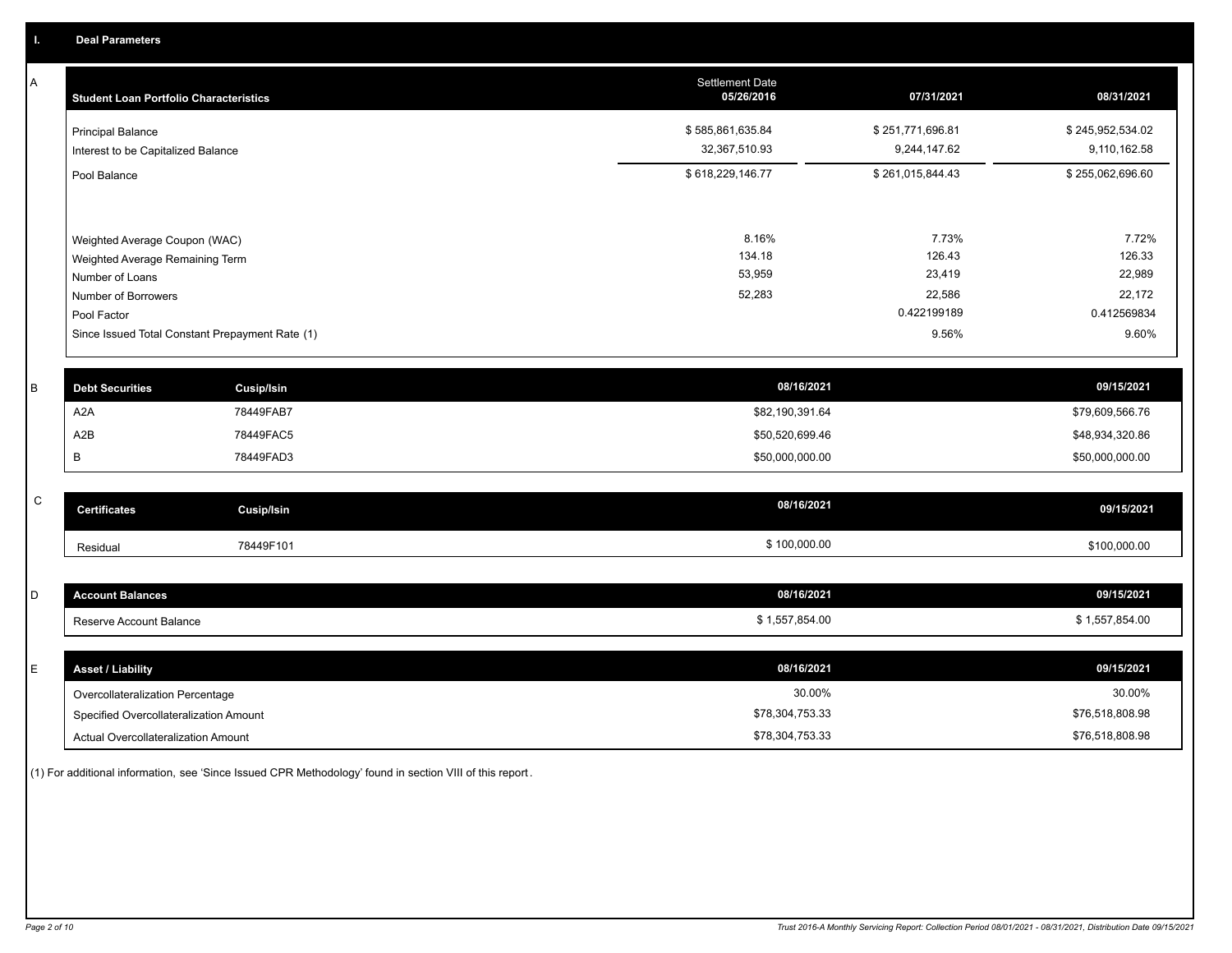## **II. 2016-A Trust Activity 08/01/2021 through 08/31/2021**

# **Total Principal Receipts \$ 5,786,246.95**  Other Principal Deposits 18,278.51 Servicer Principal Reimbursement 0.00 Seller Principal Reimbursement 0.00 Borrower Principal 5,767,968.44 A **Student Loan Principal Receipts**

#### B **Student Loan Interest Receipts**

| <b>Total Interest Receipts</b>  | \$1,356,741.61 |
|---------------------------------|----------------|
| Other Interest Deposits         | 34.48          |
| Servicer Interest Reimbursement | 0.00           |
| Seller Interest Reimbursement   | 0.00           |
| Borrower Interest               | 1,356,707.13   |

| С       | <b>Recoveries on Realized Losses</b>                             | \$81,934.28    |
|---------|------------------------------------------------------------------|----------------|
| D       | <b>Investment Income</b>                                         | \$166.23       |
| Е       | <b>Funds Borrowed from Next Collection Period</b>                | \$0.00         |
|         | Funds Repaid from Prior Collection Period                        | \$0.00         |
| G       | Loan Sale or Purchase Proceeds                                   | \$0.00         |
| H       | Initial Deposits to Distribution Account                         | \$0.00         |
|         | <b>Excess Transferred from Other Accounts</b>                    | \$0.00         |
| J       | <b>Borrower Benefit Reimbursements</b>                           | \$0.00         |
| K       | <b>Other Deposits</b>                                            | \$0.00         |
|         | <b>Other Fees Collected</b>                                      | \$0.00         |
| M       | <b>AVAILABLE FUNDS</b>                                           | \$7,225,089.07 |
| N       | Non-Cash Principal Activity During Collection Period             | \$(32,915.84)  |
| $\circ$ | Aggregate Purchased Amounts by the Depositor, Servicer or Seller | \$18,312.99    |
| P       | Aggregate Loan Substitutions                                     | \$0.00         |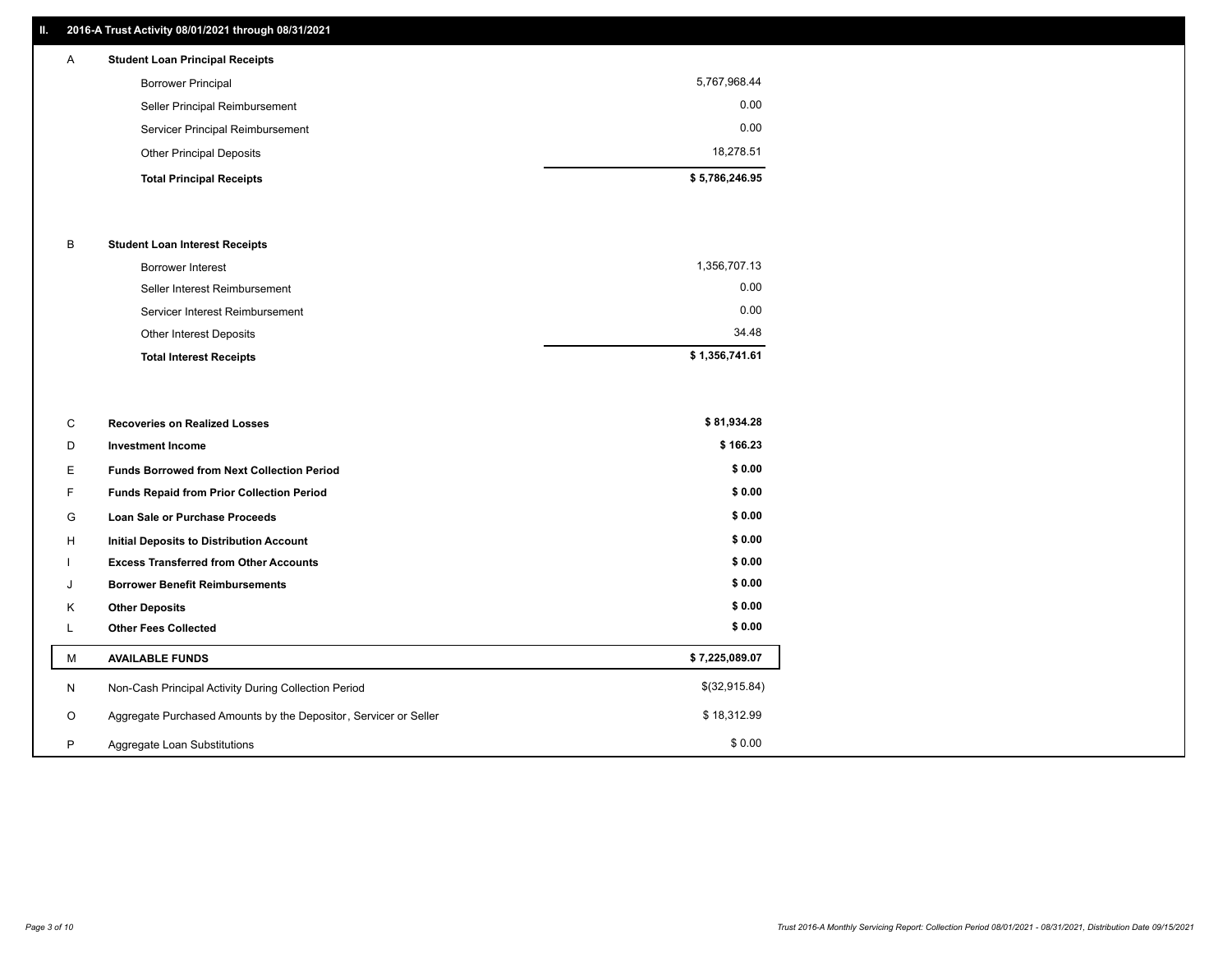|                   | <b>Loans by Repayment Status</b> |                          |            |                                                           |                |                            |                          |            |                                                           |                |                            |
|-------------------|----------------------------------|--------------------------|------------|-----------------------------------------------------------|----------------|----------------------------|--------------------------|------------|-----------------------------------------------------------|----------------|----------------------------|
|                   |                                  |                          | 08/31/2021 |                                                           |                |                            |                          | 07/31/2021 |                                                           |                |                            |
|                   |                                  | <b>Wtd Avg</b><br>Coupon | # Loans    | Principal and<br><b>Interest Accrued</b><br>to Capitalize | % of Principal | % of Loans in<br>Repay (1) | <b>Wtd Avg</b><br>Coupon | # Loans    | Principal and<br><b>Interest Accrued</b><br>to Capitalize | % of Principal | % of Loans in<br>Repay (1) |
| INTERIM:          | IN SCHOOL                        | 8.85%                    | 388        | \$6,905,846.47                                            | 2.708%         | $-$ %                      | 8.83%                    | 405        | \$7,075,912.95                                            | 2.711%         | $-$ %                      |
|                   | <b>GRACE</b>                     | 8.73%                    | 246        | \$4,365,271.92                                            | 1.711%         | $-$ %                      | 8.74%                    | 239        | \$4,312,828.44                                            | 1.652%         | $-$ %                      |
|                   | <b>DEFERMENT</b>                 | 8.55%                    | 1,489      | \$21,088,443.60                                           | 8.268%         | $-$ %                      | 8.59%                    | 1,533      | \$21,568,284.60                                           | 8.263%         | $-$ %                      |
| <b>REPAYMENT:</b> | <b>CURRENT</b>                   | 7.57%                    | 19,889     | \$208,127,285.41                                          | 81.598%        | 93.455%                    | 7.57%                    | 20,195     | \$213,006,534.03                                          | 81.607%        | 93.400%                    |
|                   | 31-60 DAYS DELINQUENT            | 8.30%                    | 275        | \$4,199,103.41                                            | 1.646%         | 1.886%                     | 7.89%                    | 278        | \$4,164,922.93                                            | 1.596%         | 1.826%                     |
|                   | 61-90 DAYS DELINQUENT            | 7.36%                    | 142        | \$2,286,158.49                                            | 0.896%         | 1.027%                     | 7.64%                    | 121        | \$1,757,274.06                                            | 0.673%         | 0.771%                     |
|                   | > 90 DAYS DELINQUENT             | 7.58%                    | 86         | \$1,248,415.77                                            | 0.489%         | 0.561%                     | 7.95%                    | 93         | \$1,486,139.27                                            | 0.569%         | 0.652%                     |
|                   | <b>FORBEARANCE</b>               | 7.58%                    | 474        | \$6,842,171.53                                            | 2.683%         | 3.072%                     | 7.90%                    | 555        | \$7,643,948.15                                            | 2.929%         | 3.352%                     |
| <b>TOTAL</b>      |                                  |                          | 22,989     | \$255,062,696.60                                          | 100.00%        | 100.00%                    |                          | 23,419     | \$261,015,844.43                                          | 100.00%        | 100.00%                    |

Percentages may not total 100% due to rounding \*

1 Loans classified in "Repayment" include any loan for which interim interest only, \$25 fixed payments or full principal and interest payments are due.

| <b>Loans by Borrower Status</b> |                                                                                                                                                                                |                          |            |                                                           |                |                                |                          |         |                                                                  |                |                                |
|---------------------------------|--------------------------------------------------------------------------------------------------------------------------------------------------------------------------------|--------------------------|------------|-----------------------------------------------------------|----------------|--------------------------------|--------------------------|---------|------------------------------------------------------------------|----------------|--------------------------------|
|                                 |                                                                                                                                                                                |                          | 08/31/2021 |                                                           |                |                                | 07/31/2021               |         |                                                                  |                |                                |
|                                 |                                                                                                                                                                                | <b>Wtd Avg</b><br>Coupon | # Loans    | Principal and<br><b>Interest Accrued</b><br>to Capitalize | % of Principal | % of Loans in<br>P&I Repay (2) | <b>Wtd Avg</b><br>Coupon | # Loans | <b>Principal and</b><br><b>Interest Accrued</b><br>to Capitalize | % of Principal | % of Loans in<br>P&I Repay (2) |
| <b>INTERIM:</b>                 | IN SCHOOL                                                                                                                                                                      | 8.56%                    | 710        | \$12,008,037.62                                           | 4.708%         | $-$ %                          | 8.51%                    | 750     | \$12,454,182.41                                                  | 4.771%         | $-$ %                          |
|                                 | <b>GRACE</b>                                                                                                                                                                   | 8.36%                    | 456        | \$7,524,281.82                                            | 2.950%         | $-$ %                          | 8.37%                    | 435     | \$7,358,562.70                                                   | 2.819%         | $-$ %                          |
|                                 | <b>DEFERMENT</b>                                                                                                                                                               | 8.24%                    | 2,784      | \$37,857,823.07                                           | 14.843%        | $-$ %                          | 8.27%                    | 2,861   | \$38,862,901.84                                                  | 14.889%        | $-$ %                          |
| P&I REPAYMENT:                  | <b>CURRENT</b>                                                                                                                                                                 | 7.53%                    | 18,075     | \$183,374,651.24                                          | 71.894%        | 92.767%                        | 7.53%                    | 18,340  | \$187,521,096.55                                                 | 71.843%        | 92.676%                        |
|                                 | 31-60 DAYS DELINQUENT                                                                                                                                                          | 8.34%                    | 267        | \$4,098,077.04                                            | 1.607%         | 2.073%                         | 7.90%                    | 269     | \$4,075,783.88                                                   | 1.562%         | 2.014%                         |
|                                 | 61-90 DAYS DELINQUENT                                                                                                                                                          | 7.26%                    | 137        | \$2,112,711.84                                            | 0.828%         | 1.069%                         | 7.54%                    | 116     | \$1,564,233.74                                                   | 0.599%         | 0.773%                         |
|                                 | > 90 DAYS DELINQUENT                                                                                                                                                           | 7.62%                    | 85         | \$1,227,745.32                                            | 0.481%         | 0.621%                         | 7.95%                    | 93      | \$1,486,139.27                                                   | 0.569%         | 0.734%                         |
|                                 | <b>FORBEARANCE</b>                                                                                                                                                             | 7.57%                    | 475        | \$6,859,368.65                                            | 2.689%         | 3.470%                         | 7.87%                    | 555     | \$7,692,944.04                                                   | 2.947%         | 3.802%                         |
| <b>TOTAL</b><br>$\star$         | Percentages may not total 100% due to rounding<br>2 Loans classified in "P&I Repayment" includes only those loans for which scheduled principal and interest payments are due. |                          | 22,989     | \$255,062,696.60                                          | 100.00%        | 100.00%                        |                          | 23,419  | \$261,015,844.43                                                 | 100.00%        | 100.00%                        |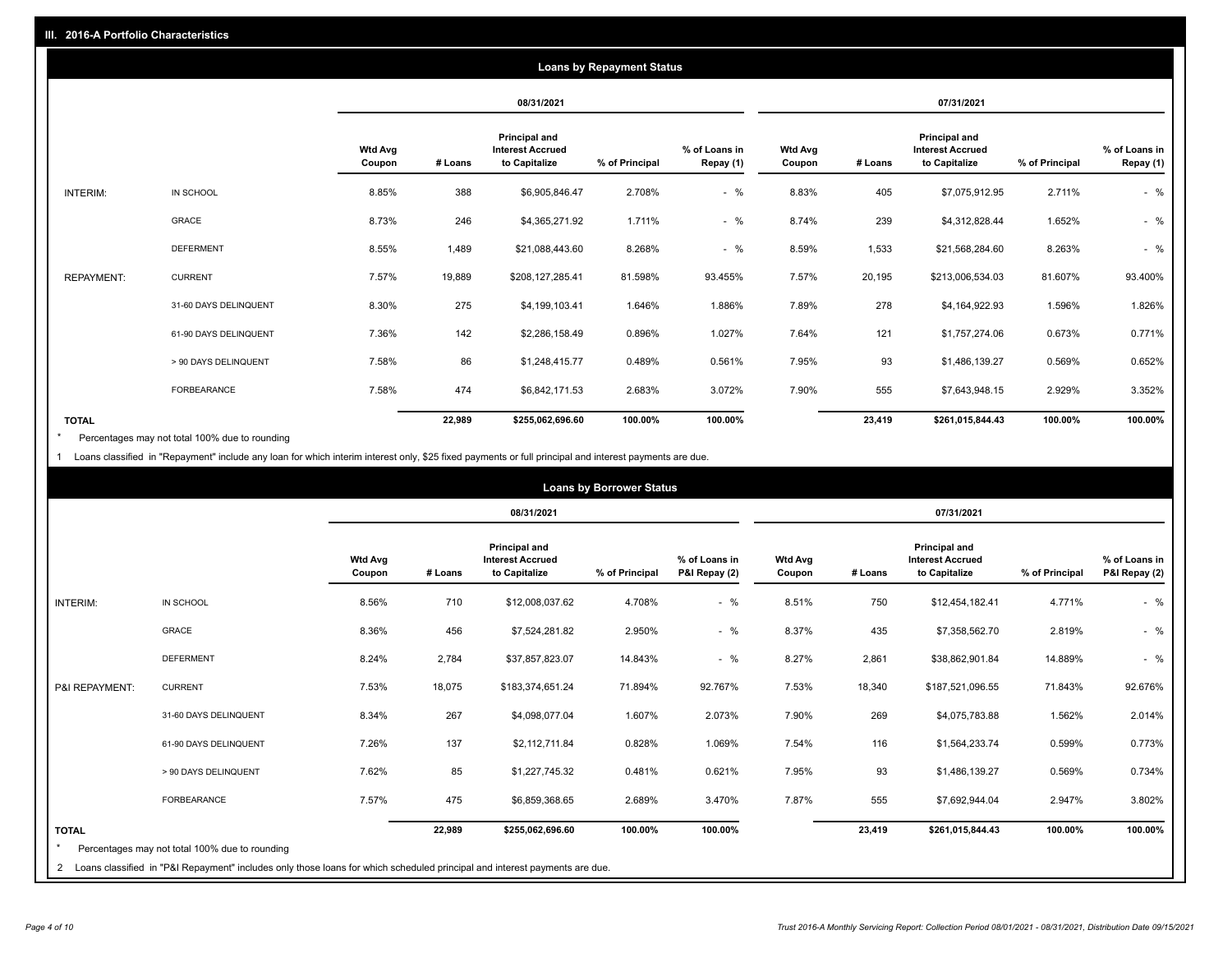|                                                                                                  | 8/31/2021        | 7/31/2021        |  |
|--------------------------------------------------------------------------------------------------|------------------|------------------|--|
| Pool Balance                                                                                     | \$255,062,696.60 | \$261,015,844.43 |  |
| Total # Loans                                                                                    | 22,989           | 23,419           |  |
| Total # Borrowers                                                                                | 22,172           | 22,586           |  |
| Weighted Average Coupon                                                                          | 7.72%            | 7.73%            |  |
| Weighted Average Remaining Term                                                                  | 126.33           | 126.43           |  |
| Percent of Pool - Cosigned                                                                       | 93.3%            | 93.3%            |  |
| Percent of Pool - Non Cosigned                                                                   | 6.7%             | 6.7%             |  |
| Borrower Interest Accrued for Period                                                             | \$1,618,664.96   | \$1,657,691.34   |  |
| Outstanding Borrower Interest Accrued                                                            | \$11,425,566.71  | \$11,645,059.77  |  |
| Gross Principal Realized Loss - Periodic *                                                       | \$474,176.81     | \$575,548.66     |  |
| Gross Principal Realized Loss - Cumulative *                                                     | \$27,090,916.70  | \$26,616,739.89  |  |
| Recoveries on Realized Losses - Periodic                                                         | \$81,934.28      | \$62,289.19      |  |
| Recoveries on Realized Losses - Cumulative                                                       | \$4,120,172.25   | \$4,038,237.97   |  |
| Net Losses - Periodic                                                                            | \$392,242.53     | \$513,259.47     |  |
| Net Losses - Cumulative                                                                          | \$22,970,744.45  | \$22,578,501.92  |  |
| Non-Cash Principal Activity - Capitalized Interest                                               | \$445,606.25     | \$666,690.56     |  |
| Since Issued Total Constant Prepayment Rate (CPR) (1)                                            | 9.60%            | 9.56%            |  |
| <b>Loan Substitutions</b>                                                                        | \$0.00           | \$0.00           |  |
| <b>Cumulative Loan Substitutions</b>                                                             | \$0.00           | \$0.00           |  |
| <b>Unpaid Servicing Fees</b>                                                                     | \$0.00           | \$0.00           |  |
| <b>Unpaid Administration Fees</b>                                                                | \$0.00           | \$0.00           |  |
| <b>Unpaid Carryover Servicing Fees</b>                                                           | \$0.00           | \$0.00           |  |
| Note Interest Shortfall                                                                          | \$0.00           | \$0.00           |  |
| Loans in Modification                                                                            | \$22,174,013.36  | \$22,072,438.44  |  |
| % of Loans in Modification as a % of Loans in Repayment (P&I)                                    | 11.62%           | 11.34%           |  |
|                                                                                                  |                  |                  |  |
| % Annualized Gross Principal Realized Loss - Periodic as a %<br>of Loans in Repayment (P&I) * 12 | 2.98%            | 3.55%            |  |
| % Gross Principal Realized Loss - Cumulative as a % of<br><b>Original Pool Balance</b>           | 4.38%            | 4.31%            |  |

\* In accordance with the Servicer's current policies and procedures, after September 1, 2017 loans subject to bankruptcy claims generally will not be reported as a charged- off unless and until they are delinquent for 120

(1) For additional information, see 'Since Issued CPR Methodology' found in section VIII of this report .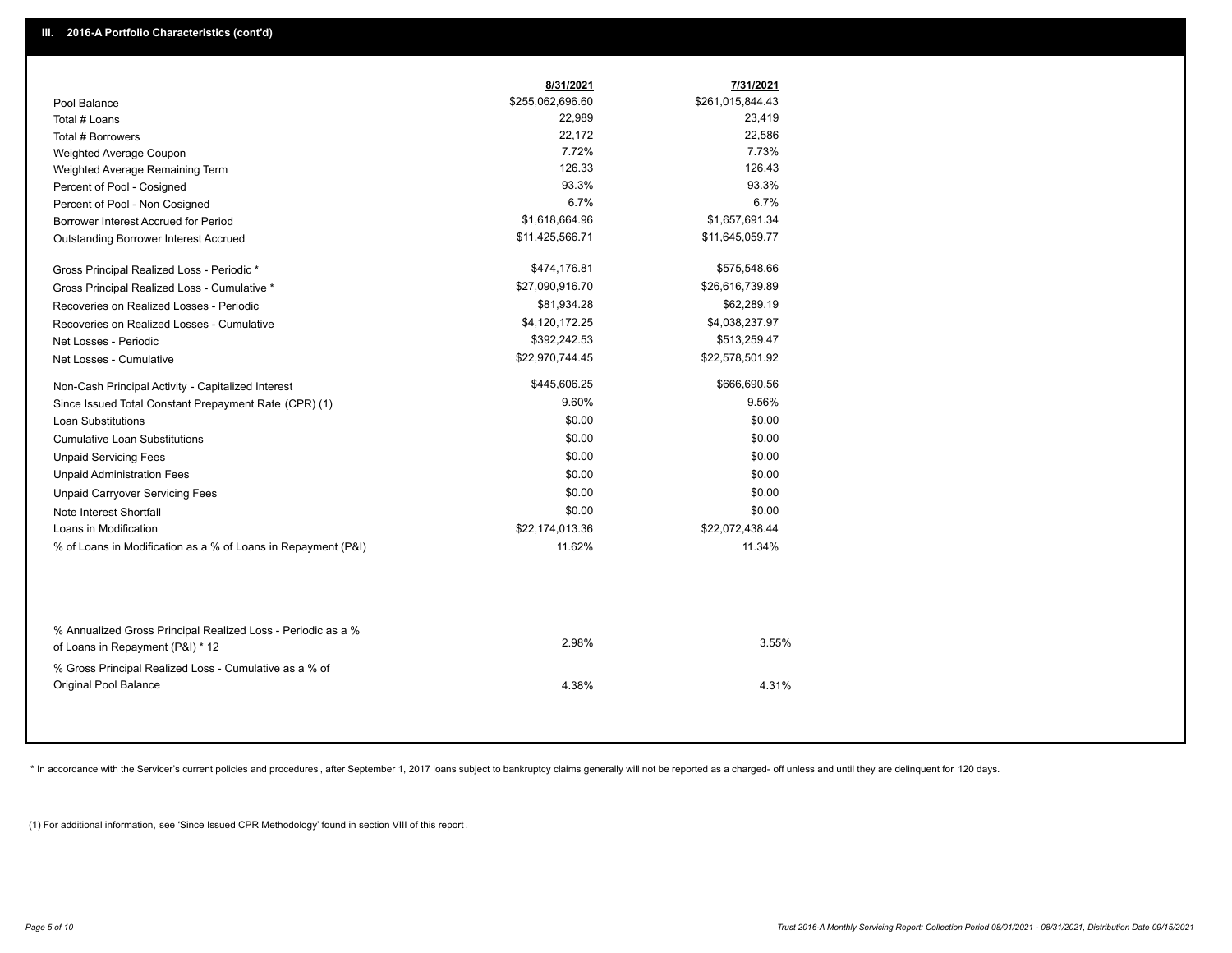# **Loan Program**

A

|                                    | Weighted<br>Average | # LOANS | <b>\$ AMOUNT</b> | $%$ *    |
|------------------------------------|---------------------|---------|------------------|----------|
| - Smart Option Interest-Only Loans | 6.70%               | 4,553   | \$33,306,016.82  | 13.058%  |
| - Smart Option Fixed Pay Loans     | 7.69%               | 6,208   | \$82,275,980.38  | 32.257%  |
| - Smart Option Deferred Loans      | 7.97%               | 12.228  | \$139,480,699.40 | 54.685%  |
| - Other Loan Programs              | $0.00\%$            | ⌒<br>υ  | \$0.00           | 0.000%   |
| <b>Total</b>                       | 7.72%               | 22,989  | \$255,062,696.60 | 100.000% |

\* Percentages may not total 100% due to rounding

B

C

**Index Type**

|                       | Weighted<br>Average | # LOANS  | <b>\$ AMOUNT</b> | % *      |
|-----------------------|---------------------|----------|------------------|----------|
| - Fixed Rate Loans    | 7.89%               | 4,854    | \$63,550,578.38  | 24.916%  |
| - LIBOR Indexed Loans | 7.66%               | 18,135   | \$191,512,118.22 | 75.084%  |
| - Other Index Rates   | $0.00\%$            | $\Omega$ | \$0.00           | 0.000%   |
| <b>Total</b>          | 7.72%               | 22,989   | \$255,062,696.60 | 100.000% |

\* Percentages may not total 100% due to rounding

# **Weighted Average Recent FICO**

| (2)<br>Wtd Avg Recent FICO Band | # LOANS     | <b>S AMOUNT</b>  | $%$ *     |
|---------------------------------|-------------|------------------|-----------|
| 0 - 639                         | 1,453       | \$17,424,079.35  | 6.831%    |
| 640 - 669                       | 1,444       | \$17,279,978.09  | 6.775%    |
| 670 - 699                       | 2,359       | \$26,787,736.35  | 10.502%   |
| 700 - 739                       | 4,815       | \$56,204,053.15  | 22.035%   |
| $740 +$                         | 12,918      | \$137,366,849.66 | 53.856%   |
| $N/A^{(1)}$                     | $\mathbf 0$ | \$0.00           | $0.000\%$ |
| <b>Total</b>                    | 22,989      | \$255,062,696.60 | 100.000%  |
|                                 |             |                  |           |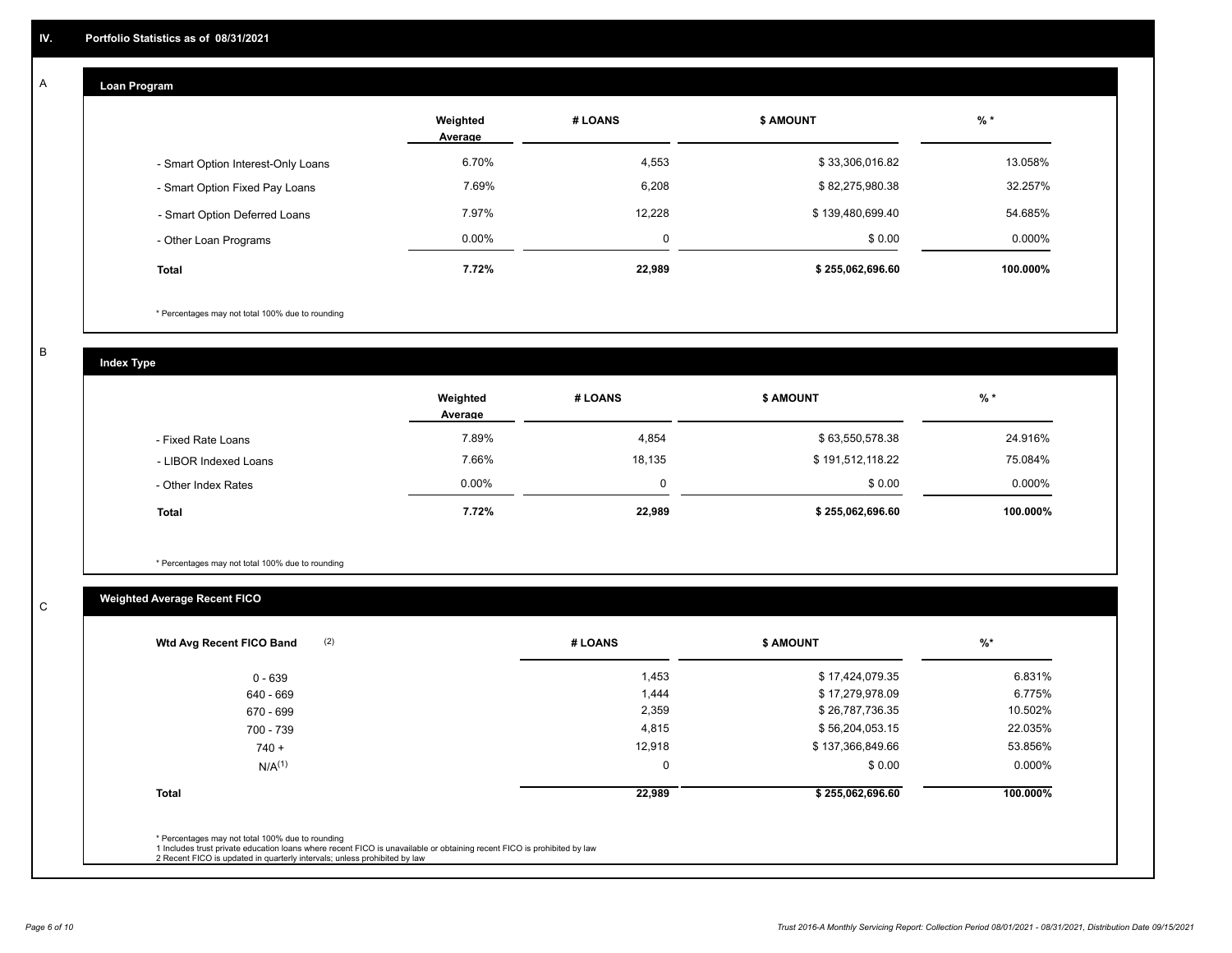| V. | 2016-A Reserve Account, Principal Distribution, and R-2 Certificate Calculations        |                  |  |  |  |  |  |
|----|-----------------------------------------------------------------------------------------|------------------|--|--|--|--|--|
| А. | <b>Reserve Account</b>                                                                  |                  |  |  |  |  |  |
|    | Specified Reserve Account Balance                                                       | \$1,557,854.00   |  |  |  |  |  |
|    | Actual Reserve Account Balance                                                          | \$1,557,854.00   |  |  |  |  |  |
| В. | <b>Principal Distribution Amount</b>                                                    |                  |  |  |  |  |  |
|    | i.<br>Class A Notes Outstanding                                                         | \$132,711,091.10 |  |  |  |  |  |
|    | Pool Balance<br>ii.                                                                     | \$255,062,696.60 |  |  |  |  |  |
|    | iii.<br>First Priority Principal Distribution Amount (i - ii)                           | \$0.00           |  |  |  |  |  |
|    | Class A and B Notes Outstanding<br>iv.                                                  | \$182,711,091.10 |  |  |  |  |  |
|    | First Priority Principal Distribution Amount<br>ν.                                      | \$0.00           |  |  |  |  |  |
|    | Pool Balance<br>vi.                                                                     | \$255,062,696.60 |  |  |  |  |  |
|    | Specified Overcollateralization Amount<br>vii.                                          | \$76,518,808.98  |  |  |  |  |  |
|    | Regular Principal Distribution Amount (if (iv > 0, (iv - v) - (vi - vii))<br>viii.      | \$4,167,203.48   |  |  |  |  |  |
|    | Pool Balance<br>ix.                                                                     | \$255,062,696.60 |  |  |  |  |  |
|    | 10% of Initial Pool Balance<br>х.                                                       | \$61,822,914.68  |  |  |  |  |  |
|    | First Priority Principal Distribution Amount<br>xi.                                     | \$0.00           |  |  |  |  |  |
|    | Regular Principal Distribution Amount<br>xii.                                           | \$4,167,203.48   |  |  |  |  |  |
|    | Available Funds (after payment of waterfall items A through I)<br>xiii.                 | \$2,520,999.97   |  |  |  |  |  |
|    | Additional Principal Distribution Amount (if(vi <= x,min(xiii, vi - xi - xii)))<br>xiv. | \$0.00           |  |  |  |  |  |
|    |                                                                                         |                  |  |  |  |  |  |
| C. | R-2 Certificate                                                                         |                  |  |  |  |  |  |
|    | <b>Previous Notional Balance</b>                                                        | \$37,490,591.00  |  |  |  |  |  |
|    | Shortfall of Principal                                                                  | \$0.00           |  |  |  |  |  |
|    | Shortfall of Interest                                                                   | \$0.00           |  |  |  |  |  |
|    | <b>Current Notional Balance</b>                                                         | \$37,490,591.00  |  |  |  |  |  |
|    | Excess Distribution Allocated (1)                                                       | \$710,929.10     |  |  |  |  |  |
|    |                                                                                         |                  |  |  |  |  |  |
|    |                                                                                         |                  |  |  |  |  |  |

1. Until the notional amount of the R-2 Certificate is reduced to zero and if there is excess cash through the distribution available it will be distributed to the R-2 Certificate, otherwise the amount will be zero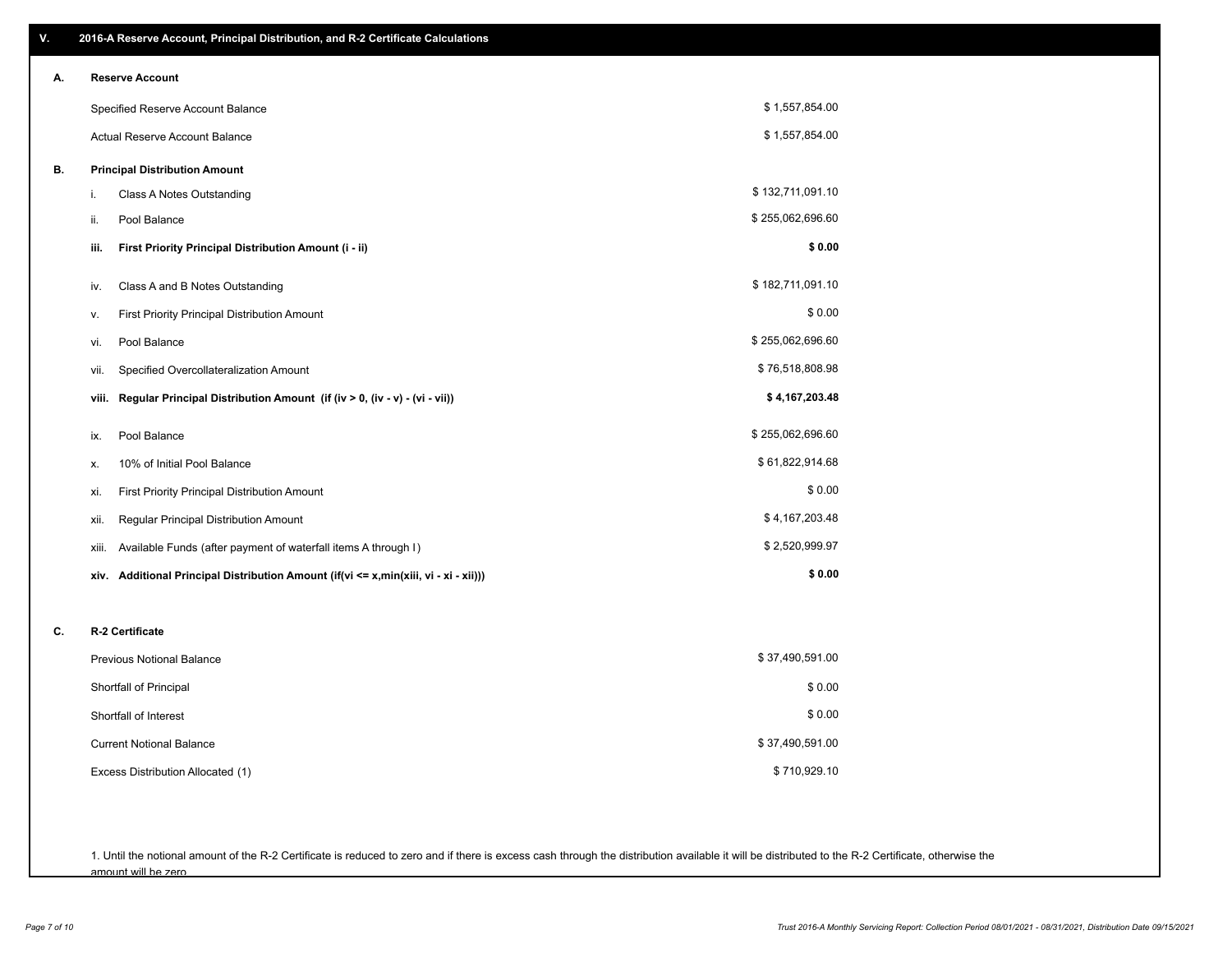|                                                         | Paid           | <b>Funds Balance</b> |
|---------------------------------------------------------|----------------|----------------------|
| <b>Total Available Funds</b>                            |                | \$7,225,089.07       |
| <b>Trustee Fees</b><br>A                                | \$0.00         | \$7,225,089.07       |
| <b>Servicing Fees</b><br>B                              | \$168,306.93   | \$7,056,782.14       |
| C<br>i. Administration Fees                             | \$8,333.00     | \$7,048,449.14       |
| ii. Unreimbursed Administrator Advances plus any Unpaid | \$0.00         | \$7,048,449.14       |
| D<br>Class A Noteholders Interest Distribution Amount   | \$252,099.86   | \$6,796,349.28       |
| E.<br>First Priority Principal Payment                  | \$0.00         | \$6,796,349.28       |
| F.<br>Class B Noteholders Interest Distribution Amount  | \$108,145.83   | \$6,688,203.45       |
| <b>Reinstatement Reserve Account</b><br>G               | \$0.00         | \$6,688,203.45       |
| <b>Regular Principal Distribution</b><br>H              | \$4,167,203.48 | \$2,520,999.97       |
| <b>Carryover Servicing Fees</b>                         | \$0.00         | \$2,520,999.97       |
| Additional Principal Distribution Amount<br>J           | \$0.00         | \$2,520,999.97       |
| Unpaid Expenses of Trustee<br>K                         | \$0.00         | \$2,520,999.97       |
| Unpaid Expenses of Administrator<br>L                   | \$0.00         | \$2,520,999.97       |
| i. Remaining Funds to the R-1 Certificateholder(s)<br>м | \$1,810,070.87 | \$710,929.10         |
| ii. Remaining Funds to the R-2 Certificateholder(s)     | \$710,929.10   | \$0.00               |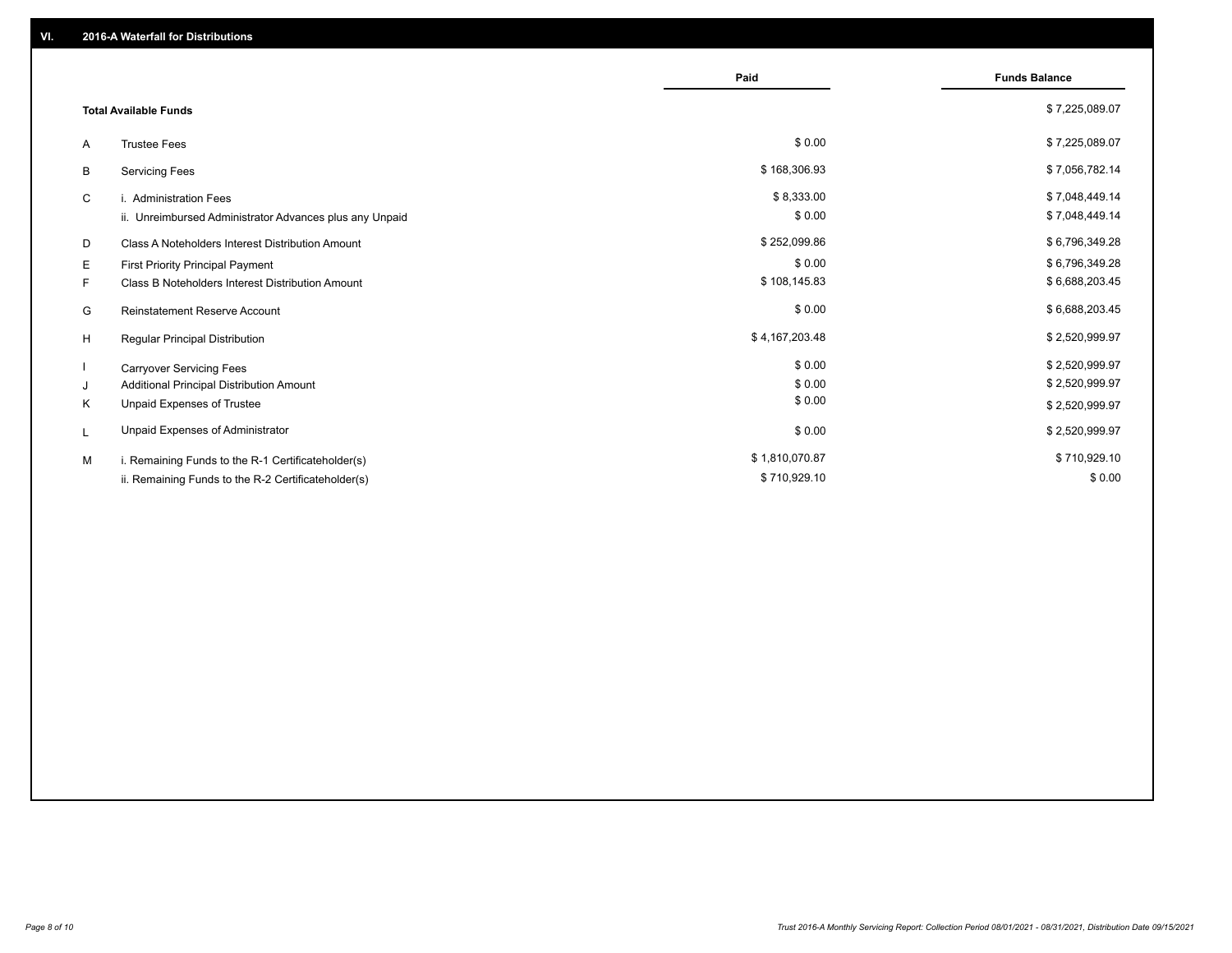| <b>Distribution Amounts</b>                                |                         |                         |                         |
|------------------------------------------------------------|-------------------------|-------------------------|-------------------------|
|                                                            | A <sub>2</sub> A        | A <sub>2</sub> B        | в                       |
| Cusip/Isin                                                 | 78449FAB7               | 78449FAC5               | 78449FAD3               |
| <b>Beginning Balance</b>                                   | \$82,190,391.64         | \$50,520,699.46         | \$50,000,000.00         |
| Index                                                      | <b>FIXED</b>            | <b>LIBOR</b>            | <b>LIBOR</b>            |
| Spread/Fixed Rate                                          | 2.70%                   | 1.50%                   | 2.50%                   |
| Record Date (Days Prior to Distribution)                   | 1 NEW YORK BUSINESS DAY | 1 NEW YORK BUSINESS DAY | 1 NEW YORK BUSINESS DAY |
| <b>Accrual Period Begin</b>                                | 8/15/2021               | 8/16/2021               | 8/16/2021               |
| <b>Accrual Period End</b>                                  | 9/15/2021               | 9/15/2021               | 9/15/2021               |
| <b>Daycount Fraction</b>                                   | 0.08333333              | 0.08333333              | 0.08333333              |
| Interest Rate*                                             | 2.70000%                | 1.59550%                | 2.59550%                |
| <b>Accrued Interest Factor</b>                             | 0.002250000             | 0.001329583             | 0.002162917             |
| <b>Current Interest Due</b>                                | \$184,928.38            | \$67,171.48             | \$108,145.83            |
| Interest Shortfall from Prior Period Plus Accrued Interest | $\frac{1}{2}$           | $$ -$                   | $\mathsf{\$}$ -         |
| <b>Total Interest Due</b>                                  | \$184,928.38            | \$67,171.48             | \$108,145.83            |
| <b>Interest Paid</b>                                       | \$184,928.38            | \$67,171.48             | \$108,145.83            |
| <b>Interest Shortfall</b>                                  | $$ -$                   | $$ -$                   | $$ -$                   |
| <b>Principal Paid</b>                                      | \$2,580,824.88          | \$1,586,378.60          | $\mathsf{\$}$ -         |
| <b>Ending Principal Balance</b>                            | \$79,609,566.76         | \$48,934,320.86         | \$50,000,000.00         |
| Paydown Factor                                             | 0.011838646             | 0.011838646             | 0.000000000             |
| <b>Ending Balance Factor</b>                               | 0.365181499             | 0.365181499             | 1.000000000             |

\* Pay rates for Current Distribution. For the interest rates applicable to the next distribution date, please see https://www.salliemae.com/about/investors/data/SMBabrate.txt.

**VII. 2016-A Distributions**